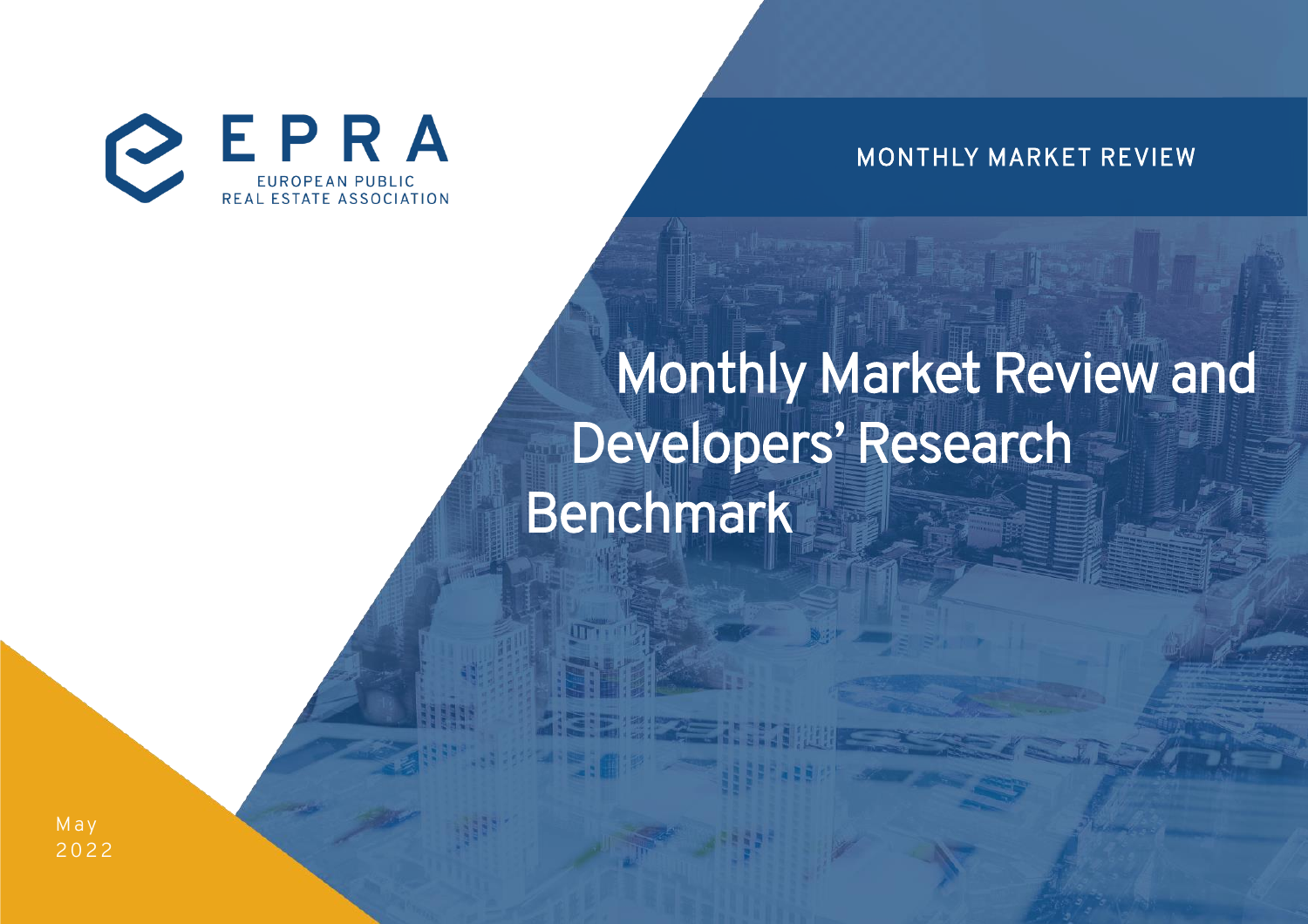#### **Overview**

The FTSE EPRA Nareit (FEN) Global Developed Real Estate Index lost 5.7% in May and YTD now stands at - 7.5%. Global equities and bonds also lost 1.9% and 1.5%, respectively.

In terms of regional performance, North America (-7.5%) and Europe (-4.0%) turned negative and also Asia (-1.3%) posted a limited but still negative return. Meanwhile emerging markets slipped 4.8% for the month. Focusing on sector performance, specialty (1.3%) was the top performer with limited but still positive return. The remaining sectors posted negative returns with industrial (-14.5%) and self-storage (-10.6%) as bottom performers.

At the end of May, the FEN Developed Index totalled 379 constituents, representing a free float market capitalisation of around EUR 1.67 trillion and the FEN Emerging Index totalled 133 constituents, representing a free float market capitalisation of around EUR 135 billion.

#### EPRA Developers Research Benchmark

The EPRA Developers Research Benchmark is a non-commercial benchmark designed to allow its constituents to assess themselves against each other. The EPRA Developers' Benchmark has 28 constituents from 10 different countries in Developed Europe and represents EUR 51,127 million in total market capitalization (31/05/2022). A high-level computation can be found in the relevant section (page 5).

#### Highlights of the Month

According to the latest Eurostat estimate, annual inflation in the Eurozone is expected to be 8.1% in May, was against 7.5% in April. The ongoing war in Ukraine has continued to exacerbate inflationary pressures, especially on energy prices, and to increase geopolitical risks and related uncertainty.

Even though, the ECB is expected to raise interest rates – linked to inflation, in the third quarter of the year, the ECB projects that inflation will remain high for longer than expected but eventually come down to its 2% target depending on macroeconomic projections. As given in Fig.1, we have seen zero interest rates for a long time, but there is an increasing concern of 'all-time high inflation' pressure especially if accompanied by a slowdown of the economy.

It is clear that current macro-economic environment is changing, and the increasing uncertainty has led to volatility in the bond and equity markets. It is a challenge for the sector with the potential implications for the market and how companies and investors can position themselves. You can read our latest report [Interest](https://bit.ly/3xzQlY7)  [rates and inflation : What are the challenges for listed real estate.](https://bit.ly/3xzQlY7)

The FEN Developed Europe continued to lose momentum with -4.0% and almost all markets posted negative returns. Based on the cumulative returns, the index lost 6.4% since the beginning of the war in Ukraine (since 23/02/2022) and now stands at -14.3% (since 19/02/2020).

In terms of sector performance in Developed Europe, healthcare (1.3%), retail (84 bps) and office (49 bps) sectors performed relatively better posting limited positive returns, while the remaining sectors returned negative which industrial (-15.1%) and self-storage (-9.1%) were the bottom performers (Table 1).

European Public Real Estate Association Square de Meeus, 23 1000 Brussels, Belgium FTSE EPRA Nareit Global Index Total Return

|                               | May-                           |         |        | 3      | 5      | 10   |
|-------------------------------|--------------------------------|---------|--------|--------|--------|------|
| % Total Returns (EUR)         | 22                             | YTD     | 1 yr   | yrs*   | $Vrs*$ | yrs* |
| <b>Global Real Estate</b>     | $-5.7$<br>v                    | $-7.5$  | 9.9    | 4.8    | 6.0    | 8.8  |
| <b>Global Equities (FTSE)</b> | $-1.9$<br>v                    | $-5.3$  | 10.8   | 14.2   | 8.4    | 11.2 |
| Global Bonds (JP Morgan)      | $-1.5$<br>v                    | $-5.9$  | $-1.6$ | $-1.0$ | 2.9    | 2.9  |
| <b>Europe Real Estate</b>     | $-4.0$<br>v                    | $-13.9$ | $-6.5$ | 1.9    | 3.0    | 8.8  |
| Europe Equities (FTSE)        | $-0.2$<br>v                    | $-8.2$  | $-0.1$ | 7.7    | 5.3    | 9.4  |
| Europe Bonds (JP Morgan)      | $-3.7$<br>v                    | $-5.4$  | 1.8    | $-1.0$ | 0.6    | 3.8  |
| Asia Real Estate              | $-1.3$<br>v                    | 0.7     | 3.5    | $-0.3$ | 3.0    | 6.7  |
| Asia Equities (FTSE)          | $-1.7$<br>▼                    | $-0.3$  | 4.6    | 10.4   | 7.4    | 11.4 |
| Asia Bonds (JP Morgan)        | $-1.9$<br>v                    | 2.8     | 10.4   | $-0.1$ | 1.0    | 2.8  |
| North America Real Estate     | $-7.5$<br>v                    | $-8.6$  | 17.0   | 7.5    | 7.9    | 9.5  |
| NA Equities (FTSE)            | $-1.8$<br>▼                    | $-8.1$  | 11.8   | 17.5   | 14.1   | 15.6 |
| NA Bonds (JP Morgan)          | $-1.5$<br>$\blacktriangledown$ | $-2.4$  | 5.9    | 1.2    | 1.9    | 2.6  |
| <b>Emerging Real Estate</b>   | $-4.8$<br>v                    | 2.0     | $-7.9$ | $-5.6$ | 0.2    | 4.5  |
| Emerging Equities (FTSE)      | $-1.7$<br>▼                    | $-4.7$  | $-5.3$ | 7.1    | 5.8    | 6.4  |
| Emerging Bonds (JP Morgan)    | $-1.5$<br>v                    | $-8.8$  | $-1.9$ | $-0.2$ | 1.0    | 4.5  |
| (*) Annualised.               |                                |         |        |        |        |      |



Source: EPRA Research. Compiled from Eurostat. ECB (as of 31/03/2022).

T +32 (0) 2739 1010 F +32 (0) 2739 1020 W www.epra.com E info@epra.com

## Fig. 1. Eurozone : Key interest rate, GDP growth and inflation (%)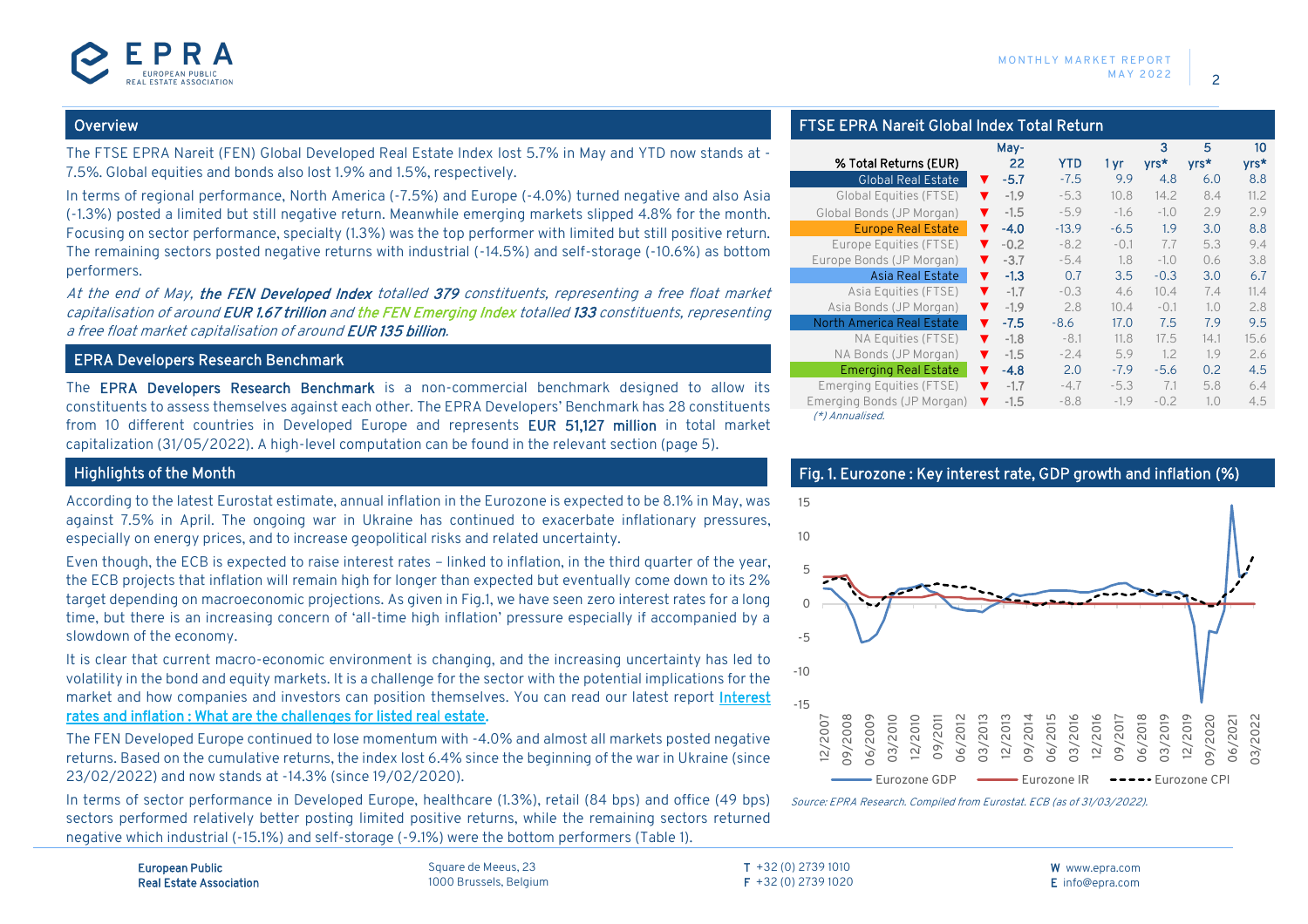







#### (\*) Shaded bars are last month's (\*\*) Shaded bars are 10 yr.

| Dev. Europe: Total Return |          |          | <b>Weekly Total Return by Sector</b> |         |         | <b>YTD</b>    | <b>Since</b> |
|---------------------------|----------|----------|--------------------------------------|---------|---------|---------------|--------------|
|                           | $May-22$ | 6-May    | $13-Mav$                             | 20-May  | 27-May  | <b>Dec-21</b> | 19-Feb-20    |
| <b>Developed Europe</b>   | $-4.0%$  | $-7.4%$  | 0.9%                                 | 2.0%    | 1.4%    | $-13.9%$      | $-14.3%$     |
| <b>Industrial</b>         | $-15.1%$ | $-16.5%$ | 1.7%                                 | 0.9%    | $-0.1%$ | $-20.5%$      | 26.7%        |
| Self-Storage              | $-9.1%$  | $-11.1%$ | $-3.4%$                              | $-0.4%$ | 5.3%    | $-19.4%$      | 22.4%        |
| <b>Healthcare</b>         | 1.3%     | $-3.4%$  | 1.9%                                 | 1.2%    | 2.0%    | $-1.2\%$      | $-4.8%$      |
| Residential               | $-2.0%$  | $-5.8%$  | $-1.1%$                              | 2.8%    | 1.9%    | $-19.5%$      | $-15.5%$     |
| <b>Diversified</b>        | $-3.7%$  | $-6.0%$  | 0.8%                                 | 2.7%    | 0.6%    | $-12.2%$      | $-18.2%$     |
| Office                    | 0.5%     | $-4.3%$  | 2.1%                                 | 1.2%    | 1.9%    | $-7.5%$       | $-21.9%$     |
| Retail                    | 0.8%     | $-3.6%$  | 3.5%                                 | $-1.7%$ | 3.5%    | 7.0%          | $-32.3%$     |
| Lodging/Resorts           | $-4.3%$  | $-7.5%$  | $-2.0%$                              | 0.8%    | 1.7%    | $-9.8%$       | $-38.1%$     |

Source: EPRA. Data is compiled from the FEN Index series (as of May 31, 2022).

European Public Real Estate Association Square de Meeus, 23 1000 Brussels, Belgium

#### FTSE EPRA Nareit Developed Europe - Country Indices

|                    |          |            |         |         | 5       |           |
|--------------------|----------|------------|---------|---------|---------|-----------|
| % Total Returns    | $May-22$ | <b>YTD</b> | 1 vr    | 3 yrs*  | $VTS*$  | 10 $Vrs*$ |
| Europe (EUR)       | $-4.0$   | $-13.9$    | $-6.5$  | 1.9     | 3.0     | 8.8       |
| Europe ex UK (EUR) | $-2.7$   | $-15.3$    | $-11.4$ | $-0.2$  | 2.5     | 9.0       |
| UK (GBP)           | $-5.3$   | $-9.6$     | 4.6     | 5.6     | 3.4     | 8.7       |
| France (EUR)       | 0.7      | $-1.5$     | $-8.3$  | $-2.8$  | $-1.6$  | 6.1       |
| Netherlands (EUR)  | $-2.0$   | 10.1       | $-3.5$  | $-14.0$ | $-15.4$ | $-3.7$    |
| Germany (EUR)      | $-2.5$   | $-22.1$    | $-25.6$ | $-5.2$  | 27      | 11.0      |

#### FTSE EPRA Nareit Developed Index – Top 10 Constituents

| Company                                    | Sector       | Country    | <b>Total Return</b>             |
|--------------------------------------------|--------------|------------|---------------------------------|
| <b>ProLogis USA</b>                        | Industrial   | <b>USA</b> | $-20.5%$                        |
| Equinix                                    | Data Centers | <b>USA</b> | $-4.0%$<br>v                    |
| Public Storage, Inc.                       | Self-Storage | <b>USA</b> | $-11.0%$                        |
| <b>Digital Realty Trust</b>                | Data Centers | <b>USA</b> | $-4.5%$<br>v                    |
| Welltower Inc.                             | Healthcare   | <b>USA</b> | $-1.2%$<br>v                    |
| Realty Income Corp.                        | Retail       | <b>USA</b> | $-1.3%$                         |
| Simon Property Group, Inc.                 | Retail       | <b>USA</b> | $-2.8%$<br>$\blacktriangledown$ |
| Vonovia SE                                 | Residential  | GER        | $-2.3%$<br>v                    |
| AvalonBay Communities, Inc.                | Residential  | <b>USA</b> | $-8.6%$<br>v                    |
| <b>Equity Residential Properties Trust</b> | Residential  | <b>USA</b> | $-5.7%$<br>v                    |

#### FTSE EPRA Nareit Developed Index – Top 10 Performers

| Company                          | Sector            | Country     |   | Total Return |
|----------------------------------|-------------------|-------------|---|--------------|
| Deutsche EuroShop AG             | Retail            | <b>GER</b>  |   | 40.3%        |
| Sabra Health Care REIT           | <b>Healthcare</b> | <b>USA</b>  | ▲ | 22.8%        |
| Omega Healthcare Investors, Inc. | <b>Healthcare</b> | <b>USA</b>  | Δ | 19.5%        |
| <b>LTC Properties Inc</b>        | <b>Healthcare</b> | <b>USA</b>  | ▲ | 18.0%        |
| CA Immobilien Anlagen AG         | Office            | <b>OEST</b> | ▲ | 15.2%        |
| National Health Investors, Inc.  | <b>Healthcare</b> | <b>USA</b>  |   | 14.8%        |
| CareTrust REIT                   | <b>Healthcare</b> | <b>USA</b>  | ▲ | 14.3%        |
| <b>CLS Holdings Plc</b>          | Office            | <b>UK</b>   |   | 11.7%        |
| Citycon Oyj                      | Retail            | <b>FIN</b>  | ▲ | 10.7%        |
| NewRiver REIT plc                | Retail            | UK          |   | 10.7%        |
|                                  |                   |             |   |              |

T +32 (0) 2739 1010 F +32 (0) 2739 1020 W www.epra.com E info@epra.com

3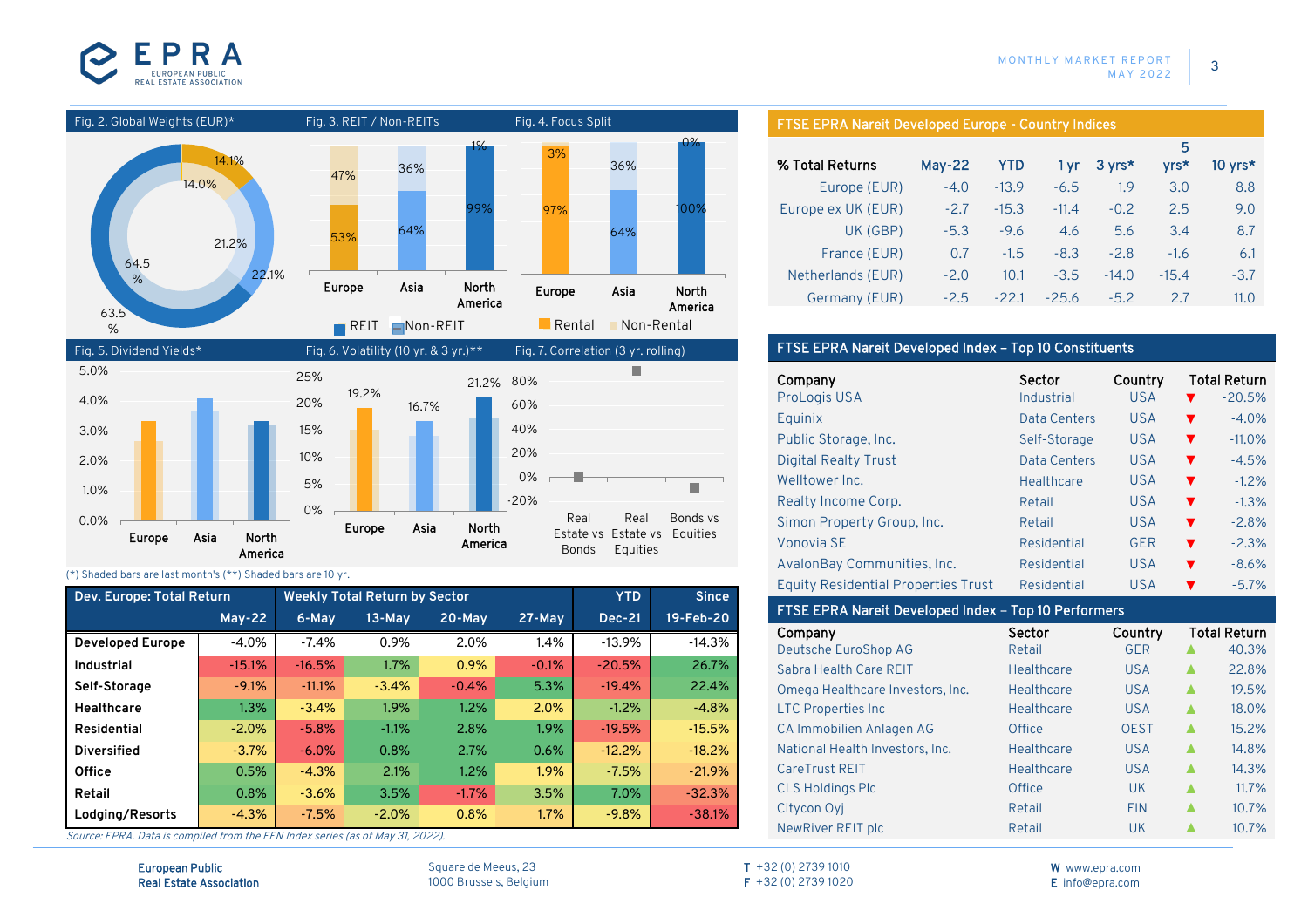

|  | TSE EPRA Nareit Developed Europe Index |  |
|--|----------------------------------------|--|
|  |                                        |  |

The FEN Developed Europe Index lost 4.0% in May. European bonds and equities also lost 3.7% and 24 bps, respectively.

The France (78 bps) index posted limited but still positive return, while the UK (-5.3%), Germany (-2.5%) the Netherlands (-2.0%) indexes posted negative returns.

Following the completion of the cash and stock scheme of arrangement with McKay Securities (UK, non-constituent), Workspace Group (UK, constituent) remained in the index with an increased shares in issue total of 191,496,690 and an increased investability weighting from 73.62% to 74.62%.

Performance of top 3 sectors: Healthcare (1.3%), Retail (84) bps), Office (49 bps).

Performance of top 3 constituents: Deutsche EuroShop AG (40.3%, Germany, Retail), CA Immobilien Anlagen AG (15.2%, Austria, Office), CLS Holdings Plc (11.7%, UK, Office).

The FEN Developed Asia Index posted a negative return of 1.3%, Asian equities and bonds also lost 1.7% and 1.9%, respectively.

The Hong Kong (2.6%) and Japan (1.5%) posted positive returns, while Australia (-5.6%) and Singapore (-3.2%) indexes were bottom performers posting negative returns in Asia (in local currencies).

No major corporate actions in the Asian region.

Performance of top 3 sectors: All sectors posted negative returns except Lodging/Resorts (90 bps) with relatively limited positive return.

Performance of top 3 constituents: CapitaLand Investment (10.5%, Singapore, Diversified), Champion REIT (9.0%, Hong Kong, Diversified), Sino Land (6.5%, Hong Kong, Diversified).

#### FTSE EPRA Nareit Developed Asia Index FTSE EPRA Nareit North America Index

The FEN North America Index slipped 7.5% in May. North America bonds and equities lost 1.5% and 1.8%, respectively.

The US index (-6.3%) and Canada (-3.8%) posted negative returns for the month (in local currencies).

Following the completion of the merger with MGM Growth Properties LLC (USA, non-constituent), VICI Properties (USA, constituent) remained in the index with an increased shares in issue total of 842,934,856 and a decreased investability weighting from 99.78% to 99.70%.

Performance of top 3 sectors: Specialty (2.0%), Industrial/Office (1.1%).

Performance of top 3 constituents: Sabra Health Care REIT (22.8%, USA, Healthcare), Omega Healthcare Investors, Inc. (19.5%, USA, Healthcare), LTC Properties Inc (5.2%, USA, Healthcare).

Developed Europe representing a free float MCap of around EUR 236 billion with 107 constituents

Developed Asia representing a free float MCap of around EUR 370 billion with 135 constituents Developed North America representing a free float MCap of around EUR 1,061 billion with 137 constituents

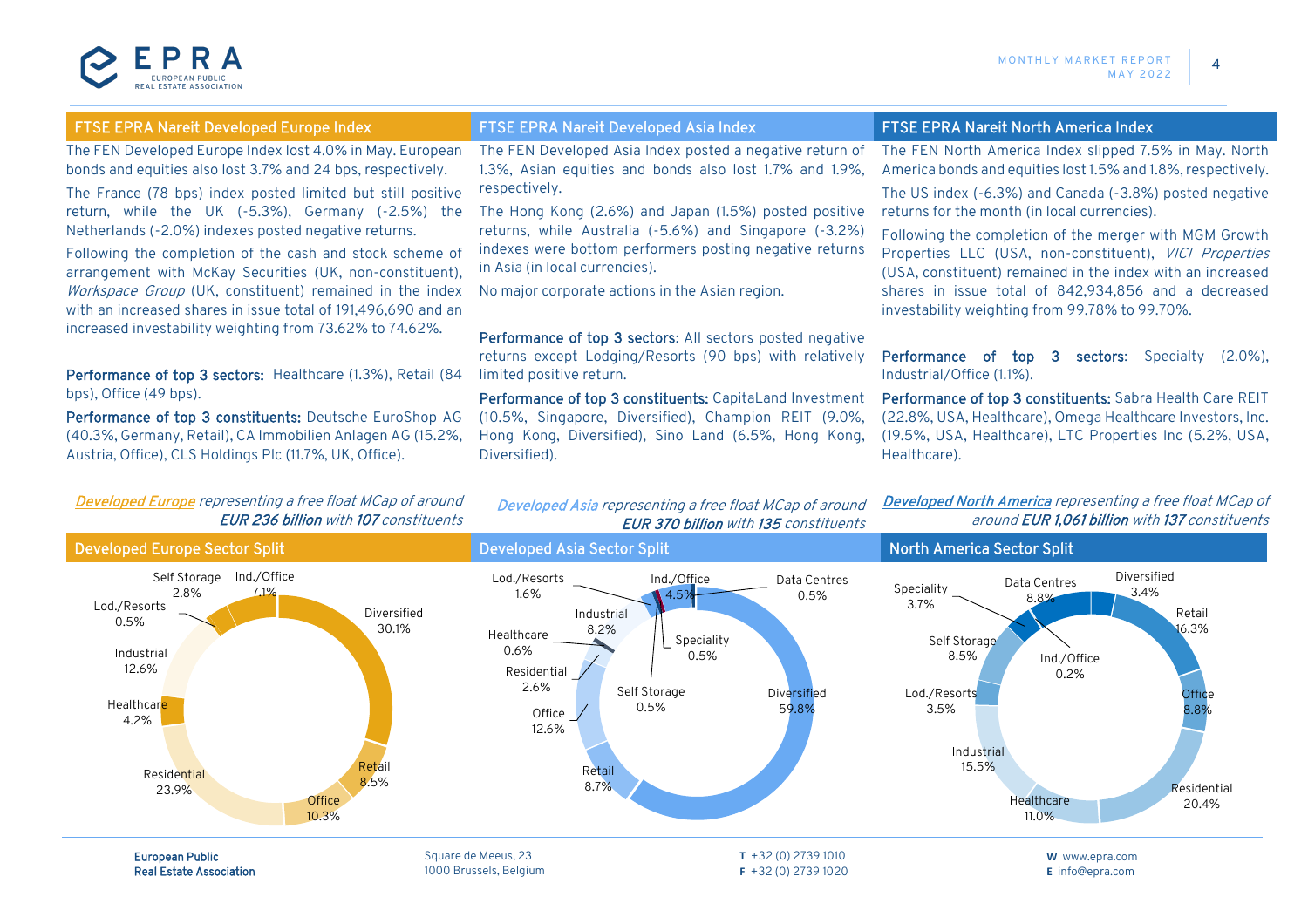

5

### **EPRA Developers Research Benchmark Tuesday, 31 May 2022**



| <b>Historical Performance</b> | <b>Last Month</b> | 1 Year          | 3 Years             | 5 Years   |
|-------------------------------|-------------------|-----------------|---------------------|-----------|
| <b>Total Return</b>           | 0.2%              | $-23.5%$        | 11.5%               | 5.2%      |
| Total Return (Annualized)     |                   | $-23.5\%$       | 3.8%                | 1.0%      |
|                               |                   |                 |                     |           |
| <b>Return</b>                 | 3 Months          | <b>6 Months</b> | <b>Year to Date</b> | 5 Years   |
| <b>Total Return</b>           | $-10.2\%$         | -17.6%          | $-24.0%$            | 5.2%      |
| Maximum Return                | 3.6%              | 3.6%            | 3.6%                | 11.6%     |
| Minimum Return                | $-4.6%$           | $-6.1\%$        | $-6.1\%$            | $-13.2\%$ |
| Mean Return (Annualized)      | $-41.9\%$         | $-38.9%$        | $-58.5%$            | 7.9%      |
| Maximum Drawdown              | $-16.8\%$         | $-31.3%$        | $-31.3%$            | $-55.2%$  |
| Maximum Drawdown Length       | 34                | 89              | 89                  | 23        |

| <b>Risk</b>                            | 3 Months | <b>6 Months</b> | <b>Year to Date</b> | 5 Years |
|----------------------------------------|----------|-----------------|---------------------|---------|
| <b>Standard Deviation (Annualized)</b> | 27.6%    | 26.7%           | 27.9%               | 29.8%   |
| Downside Risk (Annualized)             | 19.7%    | 19.9%           | 20.6%               | 21.1%   |
| Kurtosis                               | $-0.49$  | 0.80            | 0.56                | 8.38    |
| <b>Skewness</b>                        | $-0.07$  | $-0.45$         | $-0.39$             | 0.08    |
| Semivariance (Annualized)              | 27.6%    | 28.7%           | 29.5%               | 30.0%   |
| VaR (ex-post)                          | $-2.68$  | $-2.64$         | $-2.77$             | $-2.71$ |
|                                        |          |                 |                     |         |
| <b>Risk-Adjusted Performance</b>       | 3 Months | <b>6 Months</b> | <b>Year to Date</b> | 5 Years |
| <b>Sharpe Ratio</b>                    | $-1.15$  | $-1.09$         | $-1.65$             | 0.20    |

The **EPRA Developers Research Benchmark** is an equity index aiming to represent the aggregated performance of the most significant and liquid real estate developers in Europe, including both

residential and commercial developers.

**This is a benchmark developed for research purposes only**, using free float market cap as the main input for computing index w eights. The final list of constituents has been filtered applying a comprehensive methodology that combines both market and real estate criteria to determine the best companies to represent the sector. **Two subindexes are also computed:** 1) Liquid Developers (FFMC > EUR 500M) and 2) Residential Developers

#### **Key Features**

**Industry:** Real Estate Developers **Launch Date:** 31/Dec/2021 **Geography:** Developed Europe **Weights Input:** FF Market cap **Base Currency:** EUR **Review Dates:** April, October **Benchmark Type: Equity Index Base Date:** 30/Sep/2016 **Base Value:** 1,000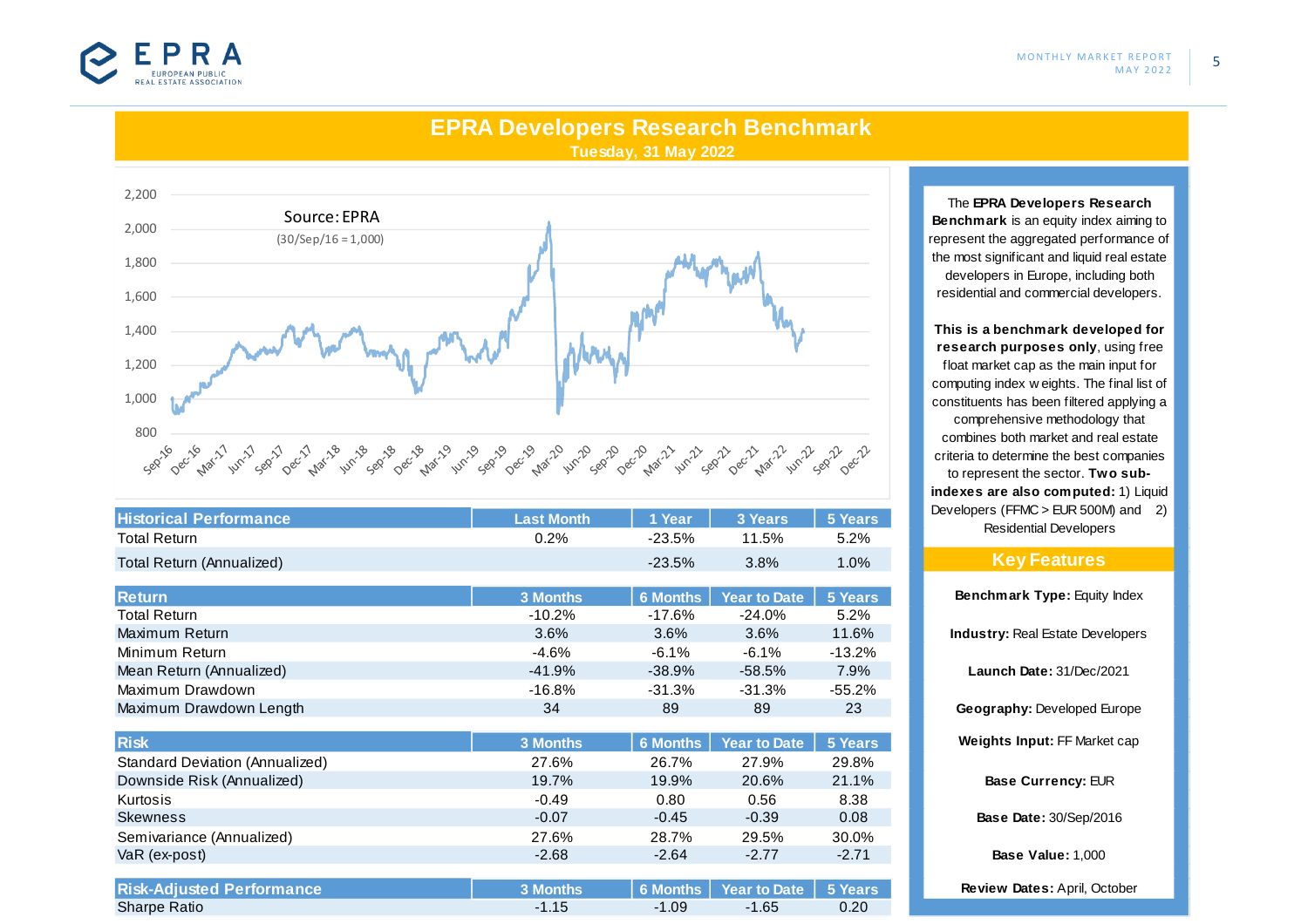

|                         | <b>EPRA Developers Research Benchmark</b> | Tuesday, 31 May 2022 |                |                 |                                                          |
|-------------------------|-------------------------------------------|----------------------|----------------|-----------------|----------------------------------------------------------|
| <b>Constituent</b>      | <b>ISIN</b>                               | Weight               | <b>Country</b> | <b>Currency</b> |                                                          |
| <b>PERSIMMON</b>        | GB0006825383                              | 18.5%                | UK             | GBp             | Germany, 1.24% Belgium, 1.05%<br>Poland, 1.11%<br>Denmar |
| <b>BARRATT DEV</b>      | GB0000811801                              | 13.8%                | <b>UK</b>      | GBp             | <b>Spain, 2.72%</b><br><b>Ireland, 2.97%</b>             |
| <b>TAYLOR WIMPEY PL</b> | GB0008782301                              | 12.2%                | UK             | GBp             | Norway,<br>0.40%                                         |
| <b>BERKELEY GROUP</b>   | GB00BLJNXL82                              | 12.0%                | <b>UK</b>      | GBp             | Sweden,<br>2.30%<br>France,                              |
| <b>BELLWAY PLC</b>      | GB0000904986                              | 7.9%                 | UK             | GBp             | <b>United</b><br>5.31%<br>Kingdom,                       |
| <b>VISTRY GROUP PLC</b> | GB0001859296                              | 5.3%                 | <b>UK</b>      | GBp             | 82.43%                                                   |
| <b>REDROW PLC</b>       | GB00BG11K365                              | 4.7%                 | UK             | GBp             |                                                          |
| <b>COUNTRYSIDE PART</b> | GB00BYPHNG03                              | 3.6%                 | <b>UK</b>      | GBp             |                                                          |
| <b>CREST NICHOLS</b>    | GB00B8VZXT93                              | 1.7%                 | UK             | GBp             | <b>Eligibility Criteria</b>                              |
| <b>WATKIN JONES PLC</b> | GB00BD6RF223                              | 1.3%                 | <b>UK</b>      | GBp             | <b>EBITDA: ≥50% from Property Develo</b>                 |
| <b>HARWORTH GROUP P</b> | GB00BYZJ7G42                              | 0.8%                 | UK             | GBp             | <b>EBITDA: ≥75% from Real Estate Act</b>                 |
| MJ GLEESON PLC          | GB00BRKD9Z53                              | 0.7%                 | <b>UK</b>      | GBp             |                                                          |
| <b>CAIRN HOMES</b>      | IE00BWY4ZF18                              | 1.5%                 | Ireland        | GBp             | Size: > 0.30% of the Benchmark siz                       |
| <b>GLENVEAGH PROPER</b> | IE00BD6JX574                              | 1.5%                 | Ireland        | <b>EUR</b>      | Minimum of EUR 150 Million in FFI                        |
| <b>NEXITY</b>           | FR0010112524                              | 2.9%                 | France         | <b>EUR</b>      |                                                          |
| <b>ALTAREA</b>          | FR0000033219                              | 1.4%                 | France         | <b>EUR</b>      | <b>Liquidity:</b> $\geq 0.05\%$ of their (FF) sha        |
| KAUFMAN & BROAD         | FR0004007813                              | 1.0%                 | France         | <b>EUR</b>      | issue based on their median daily tr                     |
| METROVACESA SA          | ES0105122024                              | 1.2%                 | Spain          | <b>EUR</b>      | volume per month                                         |
| <b>NEINOR HOMES SA</b>  | ES0105251005                              | 1.0%                 | Spain          | <b>EUR</b>      |                                                          |
| AEDAS HOMES SA          | ES0105287009                              | 0.6%                 | Spain          | <b>EUR</b>      | Reporting: public AR in English (Fi                      |
| <b>JMAB</b>             | SE0000806994                              | 2.3%                 | Sweden         | <b>SEK</b>      | of audited FS, notes and Mgt Rep                         |
| <b>INSTONE REAL EST</b> | DE000A2NBX80                              | 1.2%                 | Germany        | <b>EUR</b>      |                                                          |
| <b>DEVELIASA</b>        | PLLCCRP00017                              | 0.7%                 | Poland         | <b>PLN</b>      | Geography: ≥ 75% EBITDA fro                              |
| <b>DOMDEV</b>           | PLDMDVL00012                              | 0.4%                 | Poland         | <b>PLN</b>      | Developed countries                                      |
| <b>IMMOBEL</b>          | BE0003599108                              | 0.6%                 | Belgium        | <b>EUR</b>      |                                                          |
| <b>ATENOR</b>           | BE0003837540                              | 0.5%                 | Belgium        | <b>EUR</b>      | Assets: ≥50% of Total Tangible As                        |
| <b>HUSCIET A/S</b>      | DK0061412855                              | 0.5%                 | Denmark        | <b>DKK</b>      | invested in RE. No Holding structur                      |
| <b>SELVAAG BOLIG AS</b> | NO0010612450                              | 0.4%                 | Norway         | <b>NOK</b>      |                                                          |

| <b>Developers Sub-Indexes: Risk and Return</b>          | 3 Months   |            | 6 Months   Year to Date   5 Years |        |
|---------------------------------------------------------|------------|------------|-----------------------------------|--------|
| <b>Residential Developers: Total Return</b>             | $-10.45\%$ | -18.18%    | $-24.71\%$                        | 4.30%  |
| Residential Developers: Standard Deviation (Annualized) | 28.88%     | 27.82%     | 29.10%                            | 30.69% |
| Liquid Developers: Total Return                         | $-10.48\%$ | $-18.05\%$ | $-24.51\%$                        | 6.92%  |
| Liquid Developers: Standard Deviation (Annualized)      | 28.11%     | 27.23%     | 28.46%                            | 30.32% |



**Asse ts:** ≥ 50% of Total Tangible Assets invested in RE. No Holding structures.

**Eligible M arkets:** Premium and main trading segments of official stock exchanges.

**Data Availabilty:** Monthly computations. Perfomance figures available on this report. Raw data accessible on demand at research@epra.com

6